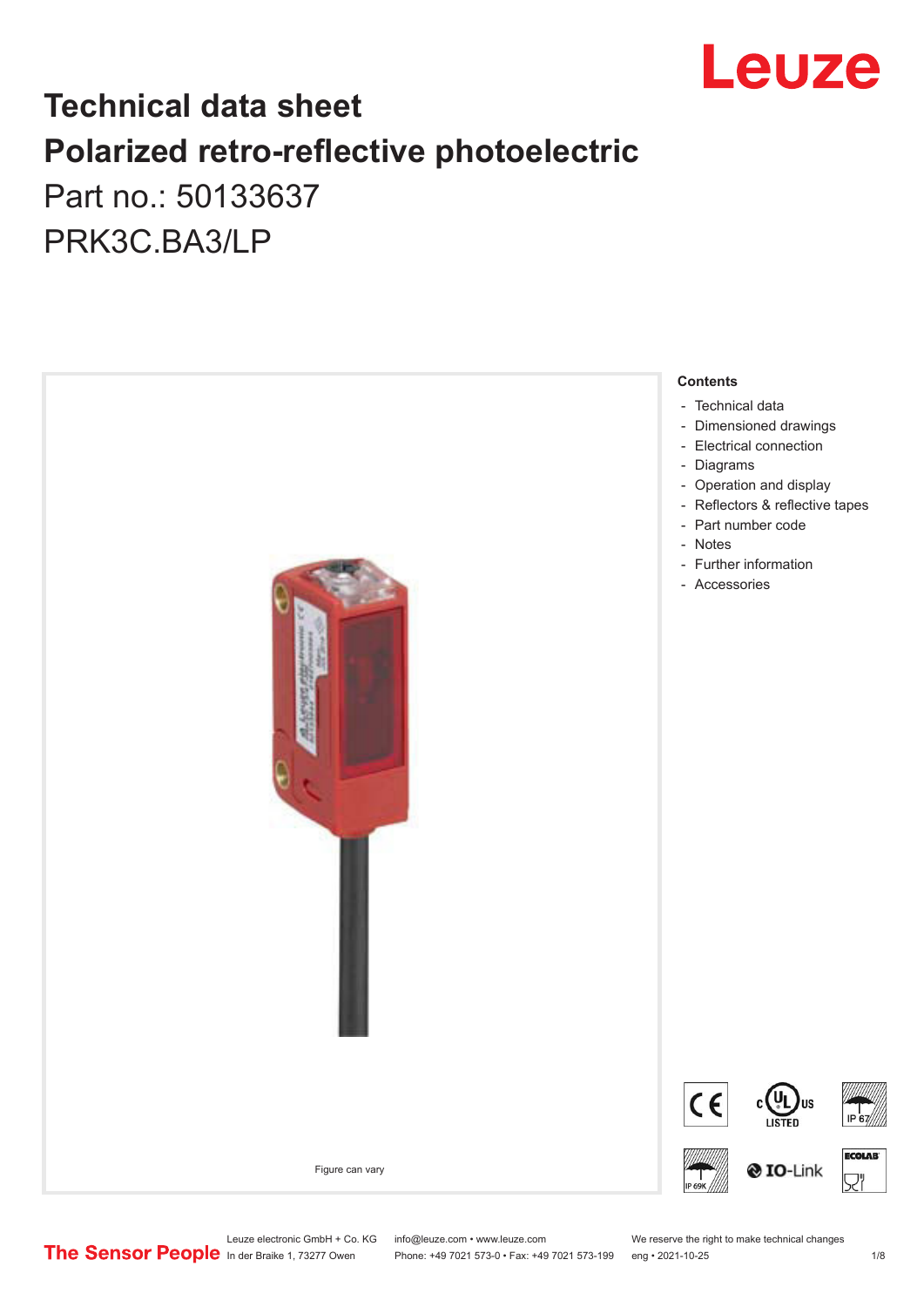### <span id="page-1-0"></span>**Technical data**

# Leuze

| <b>Basic data</b>                              |                                                           |  |
|------------------------------------------------|-----------------------------------------------------------|--|
| <b>Series</b>                                  | 3C                                                        |  |
| <b>Operating principle</b>                     | Reflection principle                                      |  |
| <b>Special version</b>                         |                                                           |  |
| <b>Special version</b>                         | Autocollimation                                           |  |
| <b>Optical data</b>                            |                                                           |  |
| <b>Operating range</b>                         | Guaranteed operating range                                |  |
| <b>Operating range</b>                         | 0  4 m, With reflector TK(S) 100x100                      |  |
| <b>Operating range limit</b>                   | Typical operating range                                   |  |
| <b>Operating range limit</b>                   | $05$ m, With reflector TK(S) 100x100                      |  |
| <b>Light source</b>                            | LED, Red                                                  |  |
| Wavelength                                     | 635 nm                                                    |  |
| LED group                                      | Exempt group (in acc. with EN 62471)                      |  |
| <b>Transmitted-signal shape</b>                | Pulsed                                                    |  |
| <b>Electrical data</b>                         |                                                           |  |
| <b>Protective circuit</b>                      | Polarity reversal protection                              |  |
|                                                | Short circuit protected                                   |  |
|                                                |                                                           |  |
| Performance data                               |                                                           |  |
| Supply voltage $U_{B}$                         | 10  30 V, DC, Incl. residual ripple                       |  |
| <b>Residual ripple</b>                         | 0  15 %, From $U_{\rm B}$                                 |  |
| <b>Open-circuit current</b>                    | 015mA                                                     |  |
| <b>Outputs</b>                                 |                                                           |  |
| Number of digital switching outputs 2 Piece(s) |                                                           |  |
|                                                |                                                           |  |
| <b>Switching outputs</b>                       |                                                           |  |
| <b>Voltage type</b>                            | <b>DC</b>                                                 |  |
| Switching current, max.                        | 100 mA                                                    |  |
| <b>Switching voltage</b>                       | high: ≥( $U_B$ -2V)<br>Low: $\leq$ 2V                     |  |
|                                                |                                                           |  |
| <b>Switching output 1</b>                      |                                                           |  |
| <b>Switching element</b>                       | Transistor, Push-pull                                     |  |
| <b>Switching principle</b>                     | IO-Link / light switching (PNP)/dark swit-<br>ching (NPN) |  |
| <b>Switching output 2</b>                      |                                                           |  |
| <b>Switching element</b>                       | Transistor, PNP                                           |  |
| <b>Switching principle</b>                     | Dark switching                                            |  |
|                                                |                                                           |  |
| <b>Timing</b>                                  |                                                           |  |
| <b>Switching frequency</b>                     | 1,500 Hz                                                  |  |
| <b>Response time</b>                           | $0.33$ ms                                                 |  |
| Readiness delay                                | 300 ms                                                    |  |
| Response jitter                                | $110 \mu s$                                               |  |
| <b>Interface</b>                               |                                                           |  |
| <b>Type</b>                                    | IO-Link                                                   |  |
| <b>IO-Link</b>                                 |                                                           |  |
| <b>COM</b> mode                                | COM <sub>2</sub>                                          |  |
| Min. cycle time                                | $COM2 = 2.3$ ms                                           |  |
| Frame type                                     | 2.5                                                       |  |

| <b>Connection 1</b>       |                       |
|---------------------------|-----------------------|
| <b>Function</b>           | Signal IN             |
|                           | Signal OUT            |
|                           | Voltage supply        |
| <b>Type of connection</b> | Cable                 |
| Cable length              | 2,000 mm              |
| <b>Sheathing material</b> | <b>PUR</b>            |
| Cable color               | <b>Black</b>          |
| Number of conductors      | 4-wire                |
| Wire cross section        | $0.2$ mm <sup>2</sup> |
|                           |                       |

#### **Mechanical data**

| Dimension (W x H x L)             | 11.4 mm x 34.2 mm x 18.3 mm  |
|-----------------------------------|------------------------------|
| <b>Housing material</b>           | Plastic                      |
| <b>Plastic housing</b>            | PC-ABS                       |
| Lens cover material               | Plastic / PMMA               |
| Net weight                        | 50q                          |
| <b>Housing color</b>              | Red                          |
| Type of fastening                 | Two M3 threaded sleeves      |
|                                   | Via optional mounting device |
| <b>Compatibility of materials</b> | <b>ECOLAB</b>                |
|                                   |                              |

#### **Operation and display**

| Type of display                     | LED                    |
|-------------------------------------|------------------------|
| <b>Number of LEDs</b>               | 2 Piece(s)             |
| <b>Operational controls</b>         | Teach button           |
| Function of the operational control | Sensitivity adjustment |
| <b>Environmental data</b>           |                        |
| Ambient temperature, operation      | $-10$ 60 °C            |
| Ambient temperature, storage        | $-4070 °C$             |
| <b>Certifications</b>               |                        |
| Degree of protection                | IP 67                  |
|                                     | IP 69K                 |
| <b>Protection class</b>             | III                    |
| <b>Certifications</b>               | c UL US                |
| <b>Standards applied</b>            | IEC 60947-5-2          |

#### **Classification**

| <b>Customs tariff number</b> | 85365019 |
|------------------------------|----------|
| eCl@ss 5.1.4                 | 27270902 |
| $eC/\omega$ ss 8.0           | 27270902 |
| eCl@ss 9.0                   | 27270902 |
| eCl@ss 10.0                  | 27270902 |
| eCl@ss 11.0                  | 27270902 |
| <b>ETIM 5.0</b>              | EC002717 |
| <b>ETIM 6.0</b>              | EC002717 |
| <b>ETIM 7.0</b>              | EC002717 |

**Specification** V1.1 **SIO-mode support** Yes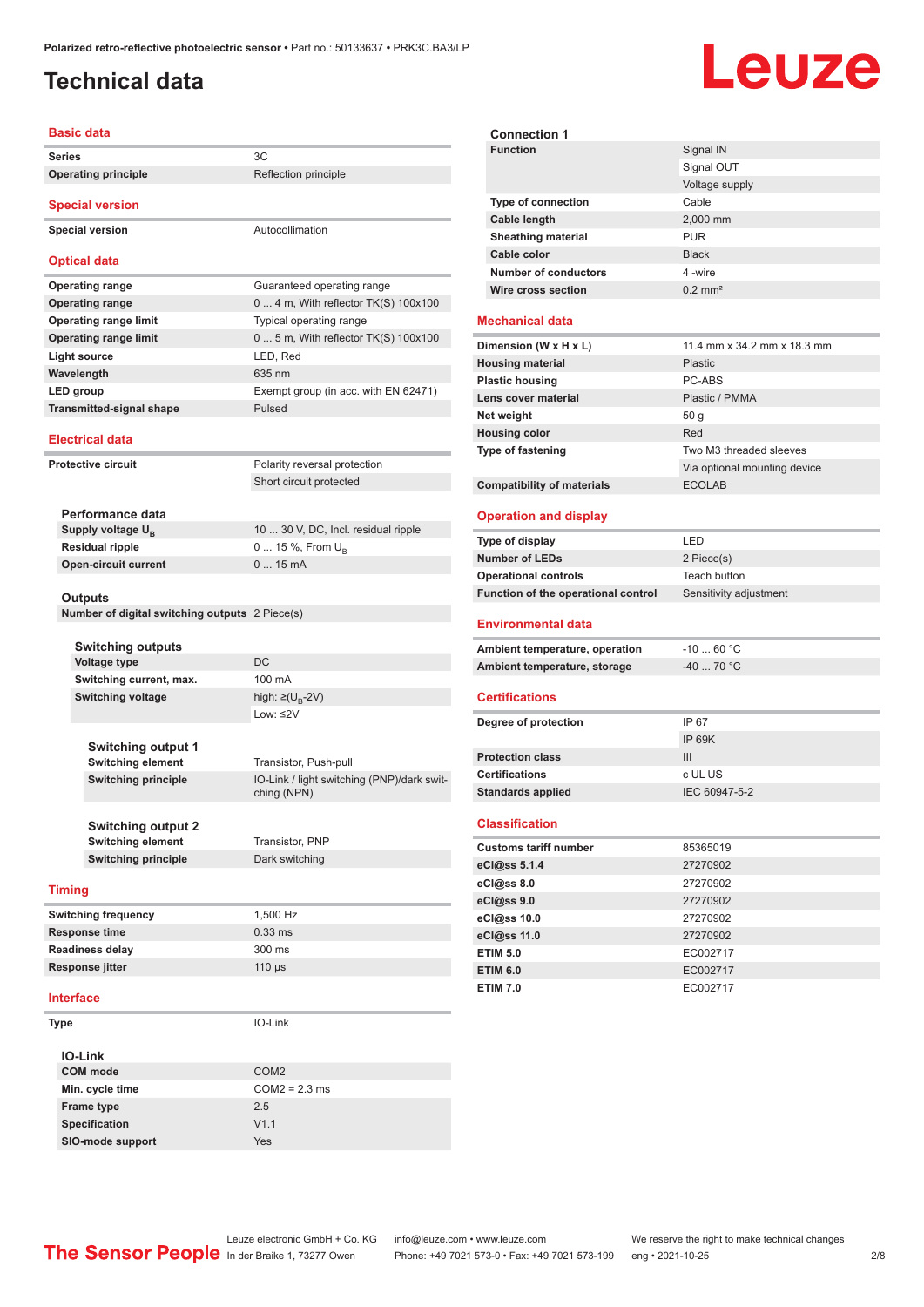### <span id="page-2-0"></span>**Dimensioned drawings**



All dimensions in millimeters



**Electrical connection**

#### **Connection 1**

| <b>Function</b>             | Signal IN             |
|-----------------------------|-----------------------|
|                             | Signal OUT            |
|                             | Voltage supply        |
| <b>Type of connection</b>   | Cable                 |
| Cable length                | 2,000 mm              |
| <b>Sheathing material</b>   | <b>PUR</b>            |
| Cable color                 | <b>Black</b>          |
| <b>Number of conductors</b> | 4 -wire               |
| Wire cross section          | $0.2$ mm <sup>2</sup> |

#### **Conductor color Conductor assignment**

| <b>Brown</b> | V+               |
|--------------|------------------|
| White        | OUT <sub>2</sub> |
| <b>Blue</b>  | <b>GND</b>       |
| <b>Black</b> | IO-Link / OUT 1  |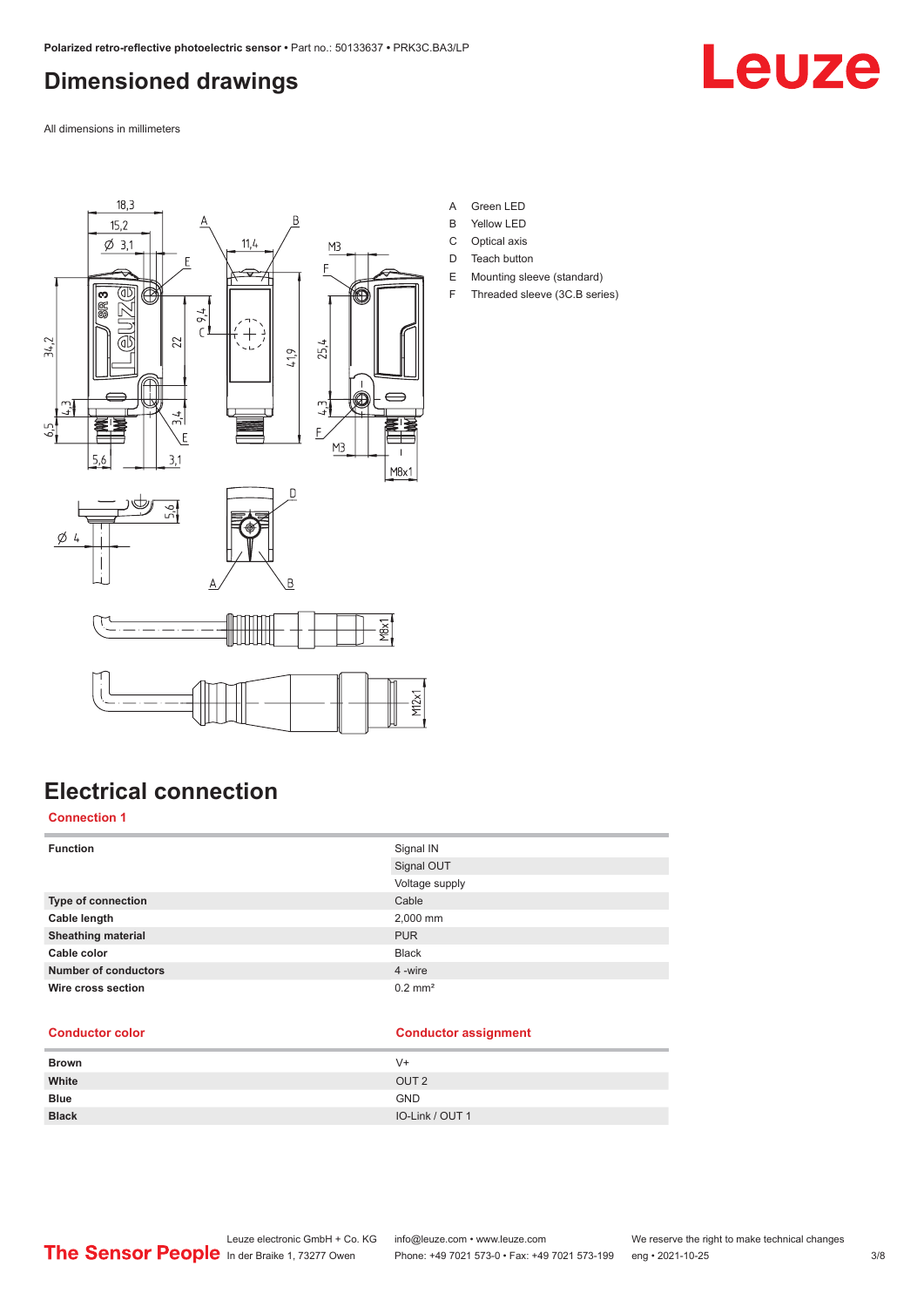#### <span id="page-3-0"></span>**Diagrams**

# Leuze

Typ. response behavior



- x Distance [m]
- Misalignment [mm]

#### Typ. function reserve



- x Distance [m]
- y Function reserve
- A TKS 100x100
- B TKS 40x60
- C TKS 20x40
- D Film REF 4-A-50x50

## **Operation and display**

 $\overline{a}$ 

| <b>LED</b>     | <b>Display</b>           | <b>Meaning</b>                       |
|----------------|--------------------------|--------------------------------------|
|                | Green, continuous light  | Ready                                |
| $\overline{2}$ | Yellow, continuous light | Light path free                      |
|                | Yellow, flashing         | Light path free, no function reserve |

### **Reflectors & reflective tapes**

| Part no. | <b>Designation</b> | <b>Operating range</b><br><b>Operating range</b> | <b>Description</b>                                                                                                                                        |
|----------|--------------------|--------------------------------------------------|-----------------------------------------------------------------------------------------------------------------------------------------------------------|
| 50108300 | REF 4-A-50x50      | 00.7m<br>01m                                     | Design: rechteckig<br>Reflective surface: 50 mm x 50 mm<br>Material: Kunststoff<br>Chemical designation of the material: PMMA<br>Fastening: selbstklebend |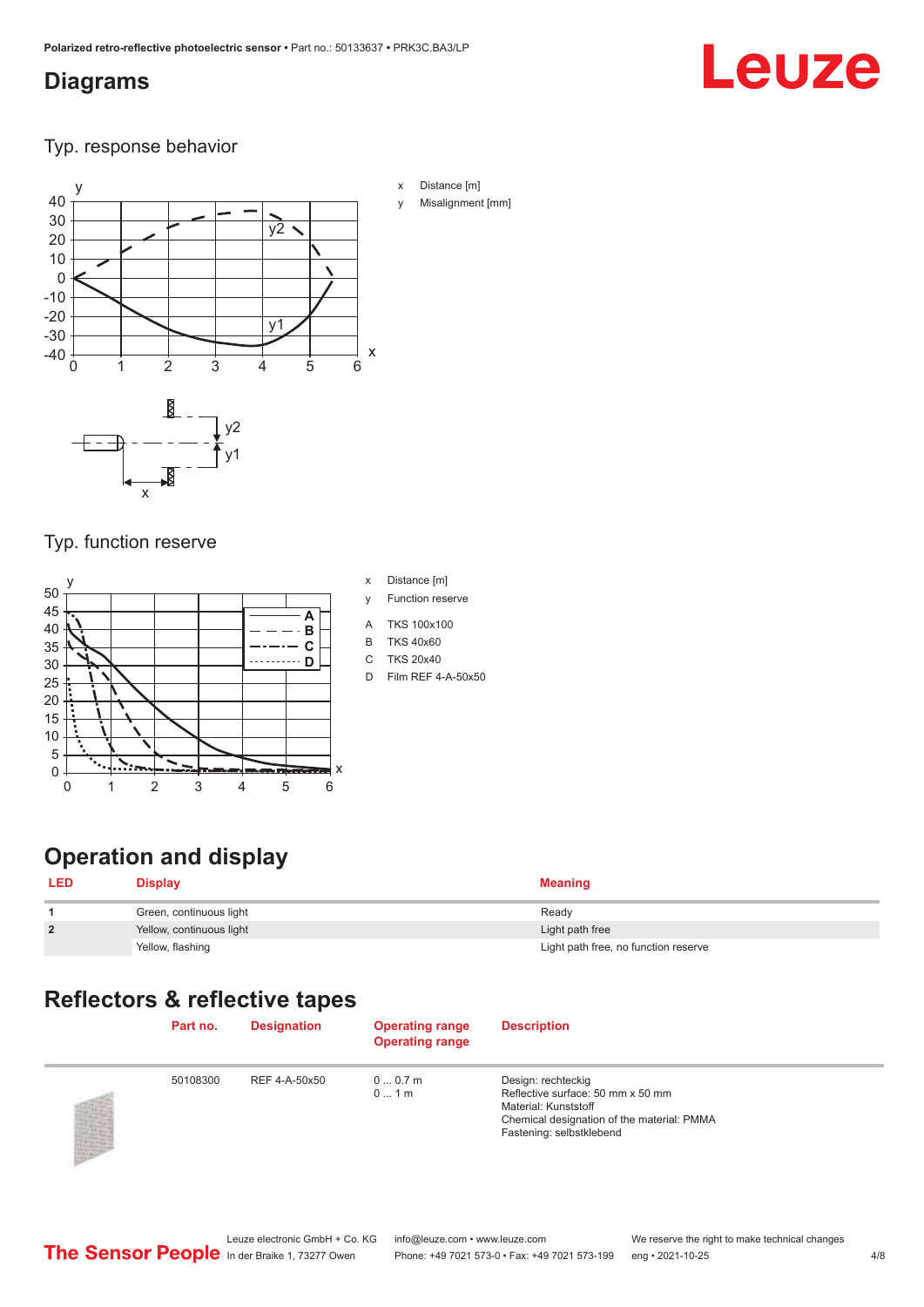#### <span id="page-4-0"></span>**Reflectors & reflective tapes**

# **Leuze**

| Part no. | <b>Designation</b> | <b>Operating range</b><br><b>Operating range</b> | <b>Description</b>                                                                                                                                                                                                                         |
|----------|--------------------|--------------------------------------------------|--------------------------------------------------------------------------------------------------------------------------------------------------------------------------------------------------------------------------------------------|
| 50003192 | TK 100x100         | 04m<br>05m                                       | Design: rechteckig<br>Triple reflector size: 4 mm<br>Reflective surface: 96 mm x 96 mm<br>Material: Kunststoff<br>Base material: Kunststoff<br>Chemical designation of the material: PMMA8N<br>Fastening: Rückseite kann beklebt werden    |
| 50022816 | <b>TKS 100X100</b> | 04m<br>05m                                       | Design: rechteckig<br>Triple reflector size: 4 mm<br>Reflective surface: 96 mm x 96 mm<br>Material: Kunststoff<br>Base material: Kunststoff<br>Chemical designation of the material: PMMA8N<br>Fastening: Durchgangsbefestigung, klebbar   |
| 50081283 | <b>TKS 20X40</b>   | 0 1.3 m<br>0 1.5 m                               | Design: rechteckig<br>Triple reflector size: 2.3 mm<br>Reflective surface: 16 mm x 38 mm<br>Material: Kunststoff<br>Base material: Kunststoff<br>Chemical designation of the material: PMMA8N<br>Fastening: Durchgangsbefestigung, klebbar |
| 50040820 | <b>TKS 40X60</b>   | 02.6m<br>03.2m                                   | Design: rechteckig<br>Triple reflector size: 4 mm<br>Reflective surface: 37 mm x 56 mm<br>Material: Kunststoff<br>Base material: Kunststoff<br>Chemical designation of the material: PMMA8N<br>Fastening: Durchgangsbefestigung, klebbar   |

#### **Part number code**

Part designation: **AAA 3C d EE-f.GG H/i J-K**

| AAA3C | Operating principle / construction<br>HT3C: Diffuse reflection sensor with background suppression<br>LS3C: Throughbeam photoelectric sensor transmitter<br>LE3C: Throughbeam photoelectric sensor receiver<br>PRK3C: Retro-reflective photoelectric sensor with polarization filter                                                                                                                                                                                                                                                    |
|-------|----------------------------------------------------------------------------------------------------------------------------------------------------------------------------------------------------------------------------------------------------------------------------------------------------------------------------------------------------------------------------------------------------------------------------------------------------------------------------------------------------------------------------------------|
| d     | <b>Light type</b><br>n/a: red light<br>I: infrared light                                                                                                                                                                                                                                                                                                                                                                                                                                                                               |
| EE    | Light source<br>$n/a$ : LED<br>L1: laser class 1<br>L <sub>2</sub> : laser class 2                                                                                                                                                                                                                                                                                                                                                                                                                                                     |
| f     | Preset range (optional)<br>n/a: operating range acc. to data sheet<br>xxxF: Preset range [mm]                                                                                                                                                                                                                                                                                                                                                                                                                                          |
| GG    | Equipment<br>n/a: standard<br>A: Autocollimation principle (single lens) for positioning tasks<br>B: Housing model with two M3 threaded sleeves, brass<br>F: Permanently set range<br>L: Long light spot<br>S: small light spot<br>T: autocollimation principle (single lens) for highly transparent bottles without tracking<br>TT: autocollimation principle (single lens) for highly transparent bottles with tracking<br>V: V-optics<br>XL: Extra long light spot<br>X: extended model<br>HF: Suppression of HF illumination (LED) |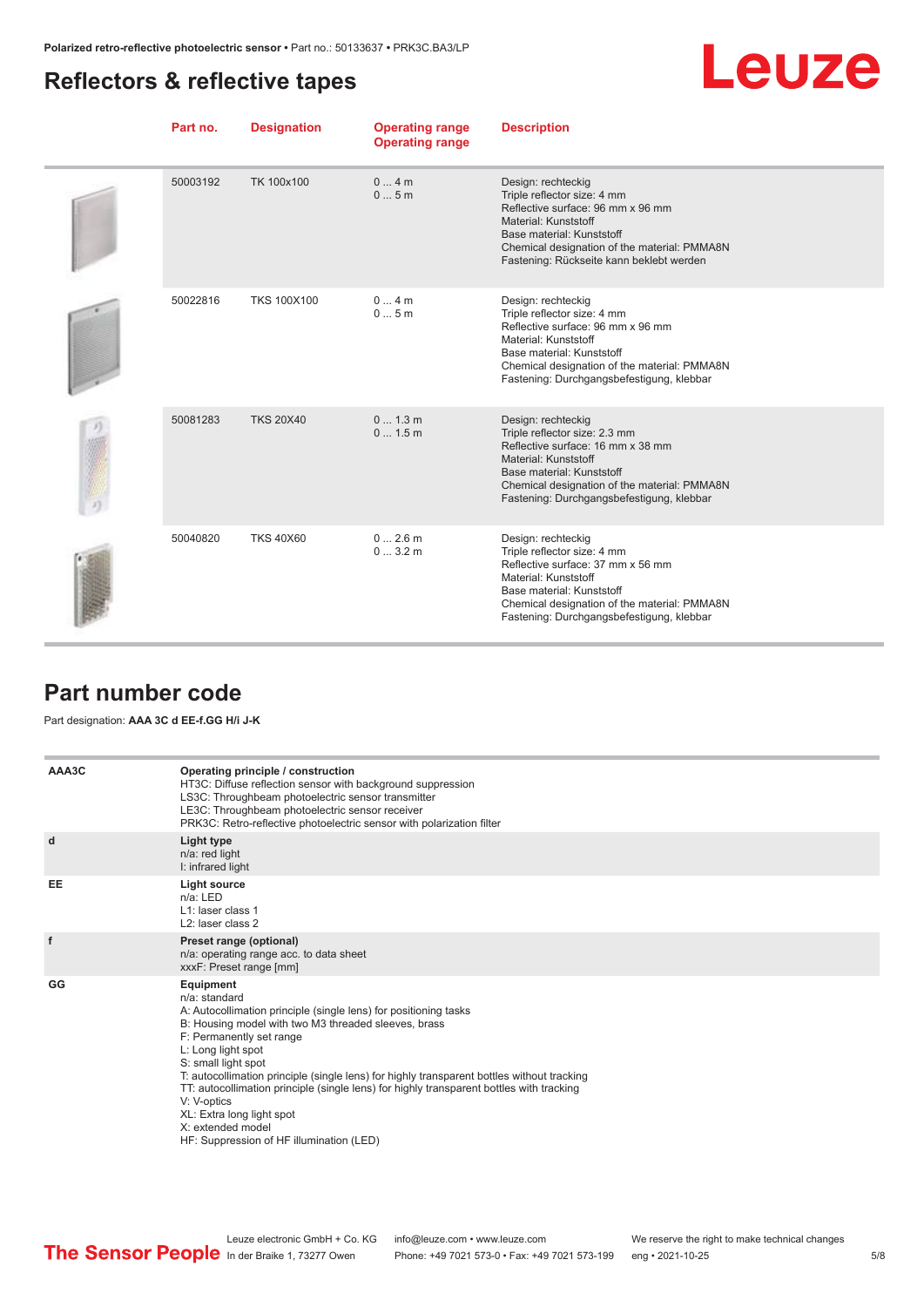#### <span id="page-5-0"></span>**Part number code**

# **Leuze**

| H           | Operating range adjustment<br>n/a with HT: range adjustable via 8-turn potentiometer<br>n/a with retro-reflective photoelectric sensors (PRK): operating range not adjustable<br>1: 270° potentiometer<br>3: teach-in via button<br>6: auto-teach                                                                                                                                                                                                                                                                                                                                                                   |
|-------------|---------------------------------------------------------------------------------------------------------------------------------------------------------------------------------------------------------------------------------------------------------------------------------------------------------------------------------------------------------------------------------------------------------------------------------------------------------------------------------------------------------------------------------------------------------------------------------------------------------------------|
| j.          | Switching output/function OUT 1/IN: Pin 4 or black conductor<br>2: NPN transistor output, light switching<br>N: NPN transistor output, dark switching<br>4: PNP transistor output, light switching<br>P: PNP transistor output, dark switching<br>6: push-pull switching output, PNP light switching, NPN dark switching<br>G: Push-pull switching output, PNP dark switching, NPN light switching<br>L: IO-Link interface (SIO mode: PNP light switching, NPN dark switching)<br>8: activation input (activation with high signal)<br>X: pin not used<br>1: IO-Link / light switching (NPN) / dark switching (PNP) |
| J           | Switching output / function OUT 2/IN: pin 2 or white conductor<br>2: NPN transistor output, light switching<br>N: NPN transistor output, dark switching<br>4: PNP transistor output, light switching<br>P: PNP transistor output, dark switching<br>6: push-pull switching output, PNP light switching, NPN dark switching<br>G: Push-pull switching output, PNP dark switching, NPN light switching<br>W: warning output<br>X: pin not used<br>8: activation input (activation with high signal)<br>9: deactivation input (deactivation with high signal)<br>T: teach-in via cable                                 |
| ĸ           | <b>Electrical connection</b><br>n/a: cable, standard length 2000 mm, 4-wire<br>5000: cable, standard length 5000 mm, 4-wire<br>M8: M8 connector, 4-pin (plug)<br>M8.3: M8 connector, 3-pin (plug)<br>200-M8: cable, length 200 mm with M8 connector, 4-pin, axial (plug)<br>200-M8.3: cable, length 200 mm with M8 connector, 3-pin, axial (plug)<br>200-M12: cable, length 200 mm with M12 connector, 4-pin, axial (plug)                                                                                                                                                                                          |
| <b>Note</b> |                                                                                                                                                                                                                                                                                                                                                                                                                                                                                                                                                                                                                     |

#### **Notes**

| <b>Observe intended use!</b>                                                                                                                                                                                                  |  |  |  |  |
|-------------------------------------------------------------------------------------------------------------------------------------------------------------------------------------------------------------------------------|--|--|--|--|
| $\%$ This product is not a safety sensor and is not intended as personnel protection.<br>$\&$ The product may only be put into operation by competent persons.<br>§ Only use the product in accordance with its intended use. |  |  |  |  |
|                                                                                                                                                                                                                               |  |  |  |  |

 $\%$  A list with all available device types can be found on the Leuze website at www.leuze.com.

| <b>For UL applications:</b>                                                                                                                                                                                                                                                                                   |
|---------------------------------------------------------------------------------------------------------------------------------------------------------------------------------------------------------------------------------------------------------------------------------------------------------------|
| $\%$ For UL applications, use is only permitted in Class 2 circuits in accordance with the NEC (National Electric Code).<br>V These proximity switches shall be used with UL Listed Cable assemblies rated 30V, 0.5A min, in the field installation, or equivalent (categories: CYJV/<br>CYJV7 or PVVA/PVVA7) |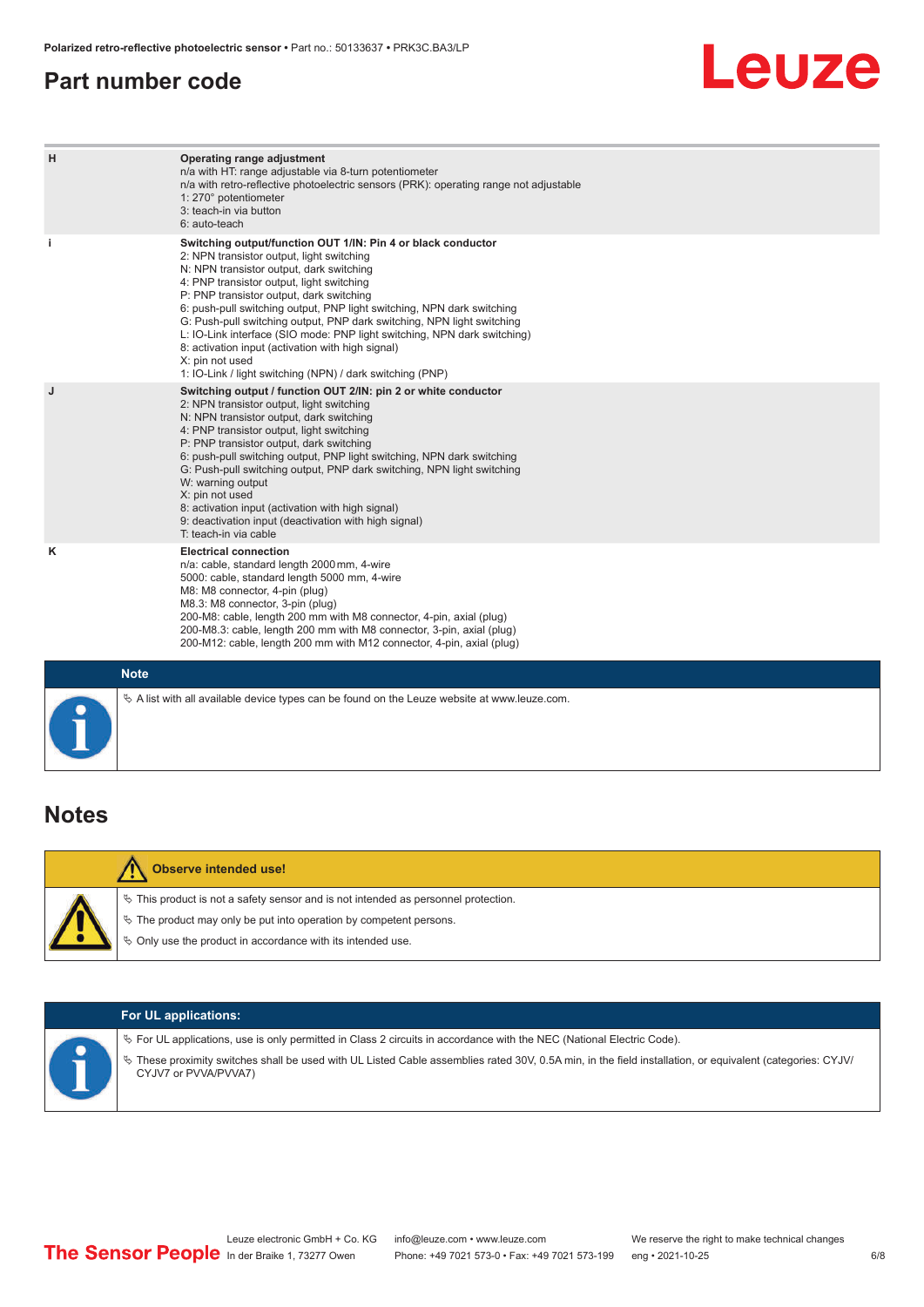#### <span id="page-6-0"></span>**Further information**

# Leuze

- Light source: Average life expectancy 100,000 h at an ambient temperature of 25 °C
- Response time: For short decay times, an ohmic load of approx. 5 kOhm is recommended
- Sum of the output currents for both outputs, 50 mA for ambient temperatures > 40 °C
- Permissible operating temperature range during IO-Link operation: -10 °C to +40 °C

#### **Accessories**

### Mounting technology - Mounting brackets

|                  | Part no. | <b>Designation</b> | <b>Article</b>  | <b>Description</b>                                                                                                                           |
|------------------|----------|--------------------|-----------------|----------------------------------------------------------------------------------------------------------------------------------------------|
| <b>Septiment</b> | 50139831 | <b>BT 205M</b>     | Mounting device | Fastening, at system: Durchgangsbefestigung<br>Mounting bracket, at device: schraubbar<br>Type of mounting device: starr<br>Material: Metall |

#### Mounting technology - Rod mounts

| Part no. | <b>Designation</b> | <b>Article</b>  | <b>Description</b>                                                                                                                                                                                                                                                     |
|----------|--------------------|-----------------|------------------------------------------------------------------------------------------------------------------------------------------------------------------------------------------------------------------------------------------------------------------------|
| 50117255 | BTU 200M-D12       | Mounting system | Design of mounting device: Montagesystem<br>Fastening, at system: für Rundstange 12 mm, Blechklemmbefestigung<br>Mounting bracket, at device: schraubbar, für M3-Schrauben geeignet<br>Type of mounting device: klemmbar, drehbar 360°, justierbar<br>Material: Metall |

#### Standard reflectors

|    | Part no. | <b>Designation</b> | <b>Article</b> | <b>Description</b>                                                                                                                                                                                                                         |
|----|----------|--------------------|----------------|--------------------------------------------------------------------------------------------------------------------------------------------------------------------------------------------------------------------------------------------|
| リ端 | 50081283 | <b>TKS 20X40</b>   | Reflector      | Design: rechteckig<br>Triple reflector size: 2.3 mm<br>Reflective surface: 16 mm x 38 mm<br>Material: Kunststoff<br>Base material: Kunststoff<br>Chemical designation of the material: PMMA8N<br>Fastening: Durchgangsbefestigung, klebbar |
|    | 50040820 | <b>TKS 40X60</b>   | Reflector      | Design: rechteckig<br>Triple reflector size: 4 mm<br>Reflective surface: 37 mm x 56 mm<br>Material: Kunststoff<br>Base material: Kunststoff<br>Chemical designation of the material: PMMA8N<br>Fastening: Durchgangsbefestigung, klebbar   |